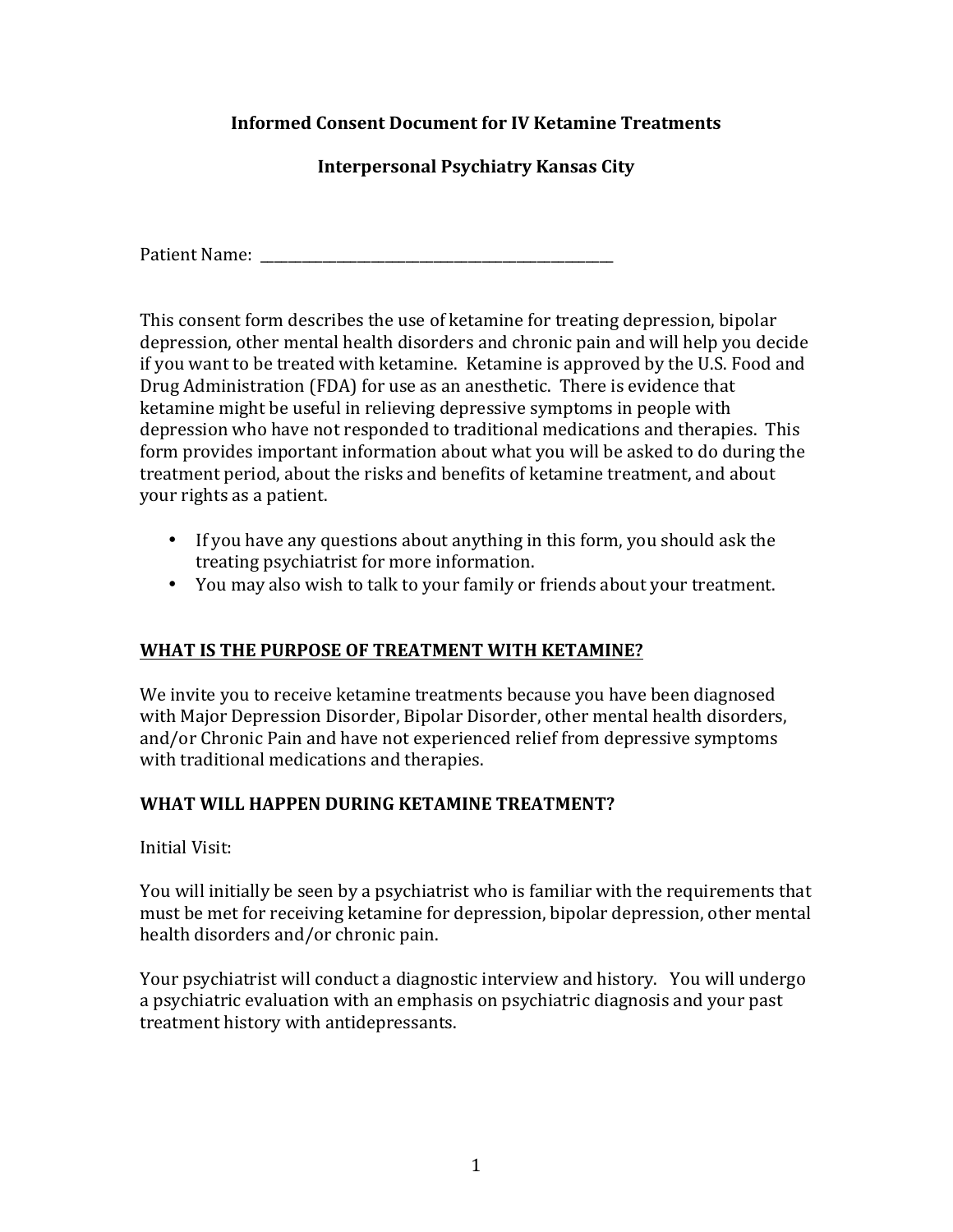Additional testing, including psychological, laboratory or medical tests, might be required to finally determine whether you meet the inclusion/exclusion criteria for receiving ketamine. These tests will be discussed with you if they are needed.

Your psychiatrist will also carefully review all medical diagnosis and your medical history. 

### **WHAT WILL OCCUR ON KETAMINE TREATMENT DAYS?**

Depending on your baseline blood pressure, it is possible that you may be told to take a low dose of clonidine  $(0.1mg)$  by mouth on the morning and evening of the day before your ketamine treatment. Clonidine is approved by the FDA for treatment of high blood pressure, Attention Deficit Disorder, neuropathic pain, seizure disorder, mood disorder and migraine headache. However, clonidine has also been shown to keep blood pressure under good control in patients who may need this during IV ketamine treatments.

It will be important that you not have any solids or milk for 6 hours leading up to your ketamine arrival time. It is important that you have no liquids, water, or medications of any kind for 2 hours leading up to your ketamine arrival time. However, it is also important that you drink 2 glasses of water 2 hours prior to your ketamine arrival time to help open up your veins for IV placement. Your treating psychiatrist will give you instructions on what to do about any morning medications you normally take. You will receive instructions about your arrival time and must bring a responsible adult with you for transportation back home after the treatment. You will not be able to drive yourself since you might experience some drowsiness and dizziness for a few hours after each treatment. Once you are checked in by a staff member, the psychiatrist will meet with you in your room prior to your ketamine treatment. The psychiatrist will discuss your current symptoms and administer the PHO-9 and help come up with the right dosage of IV ketamine treatment to be given. An intravenous (IV) line will be started for administering ketamine. During ketamine treatment, you will be given intravenous (IV) ketamine once a week for 6 weeks. Your treating psychiatrist might also recommend ketamine maintenance treatments in the future if needed.

During each treatment, a sub-anesthetic dose of ketamine will be given slowly over a 40 minute period. The amount of ketamine given will depend on your weight. The amount given is calculated by multiplying your weight in kilograms (kg) times 0.5 mg per kilogram for the first IV ketamine infusion. For example, a 154 lb (70Kg) individual will be given a total of 35 mg. The dose of ketamine given for treating depression is much lower than that required when it is used as an anesthetic. During the treatment, your heart rate, breathing, blood pressure, the oxygen content in your bloodstream, electrocardiogram (ECG) are monitored and you are observed for any evidence of confusion or agitation. After the completion of the ketamine infusion, you will be monitored by staff during a recovery period that will usually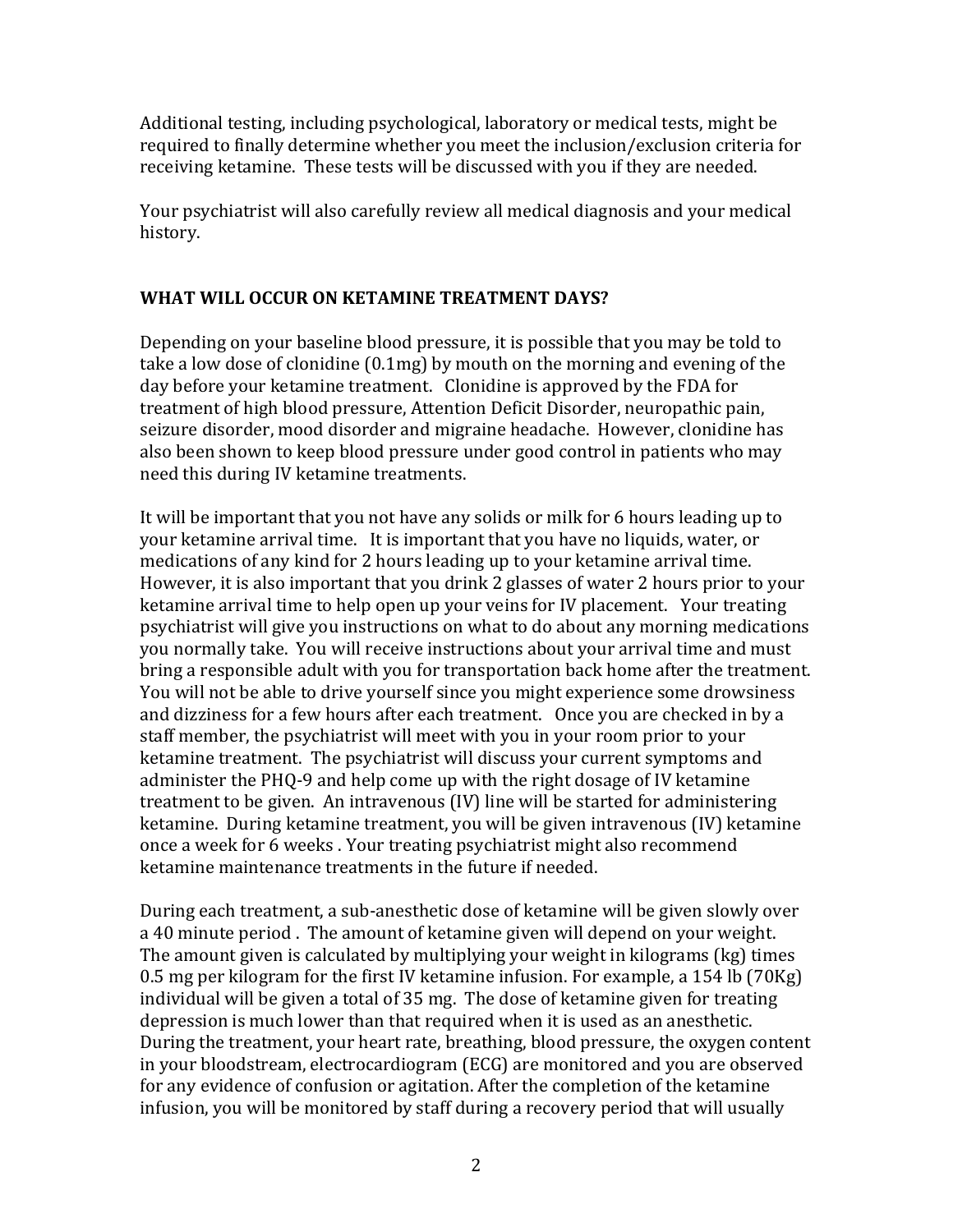last 30-45 minutes. Ketamine is known in rare cases to cause side effects such as confusion and hallucinations and you will be monitored for these.

At the end of the recovery period, your family member or friend will drive you home. Someone will need to supervise you at home for the first few hours after you come home, and you will not be able to work or drive for the rest of the day.

You cannot drive, use alcohol or any drugs, conduct business or any work-related activities for the rest of the day.

# WHAT ARE THE RISKS OF KETAMINE TREATMENT?

You may experience one or more of the risks indicated below associated with ketamine treatment. In addition to these, there may be other unknown risks, or risks that we did not anticipate, associated with you receiving ketamine.

Although the overall potential physical risks of ketamine treatment are small, some risks described in this consent document, if severe, may cause death.

There are no physical risks associated with the psychiatric diagnostic and assessment procedures.

# **Risks of Ketamine:**

#### **Likely**

Feeling lightheaded, "high", exhilarated, and/or happy: floating sensations, and/or temporarily having difficulty concentrating, paying attention, or remembering as many items as usual from a list (like items on a grocery list); mild and temporary increases in blood pressure.

# Less likely

Feeling dizzy, sleepy, anxious, blurry vision, perceptual disturbances, nauseated.

#### Rare:

Feeling sad, scared, confused, and/or disoriented; moderate and temporary increases in blood pressure; flashbacks or hallucinations.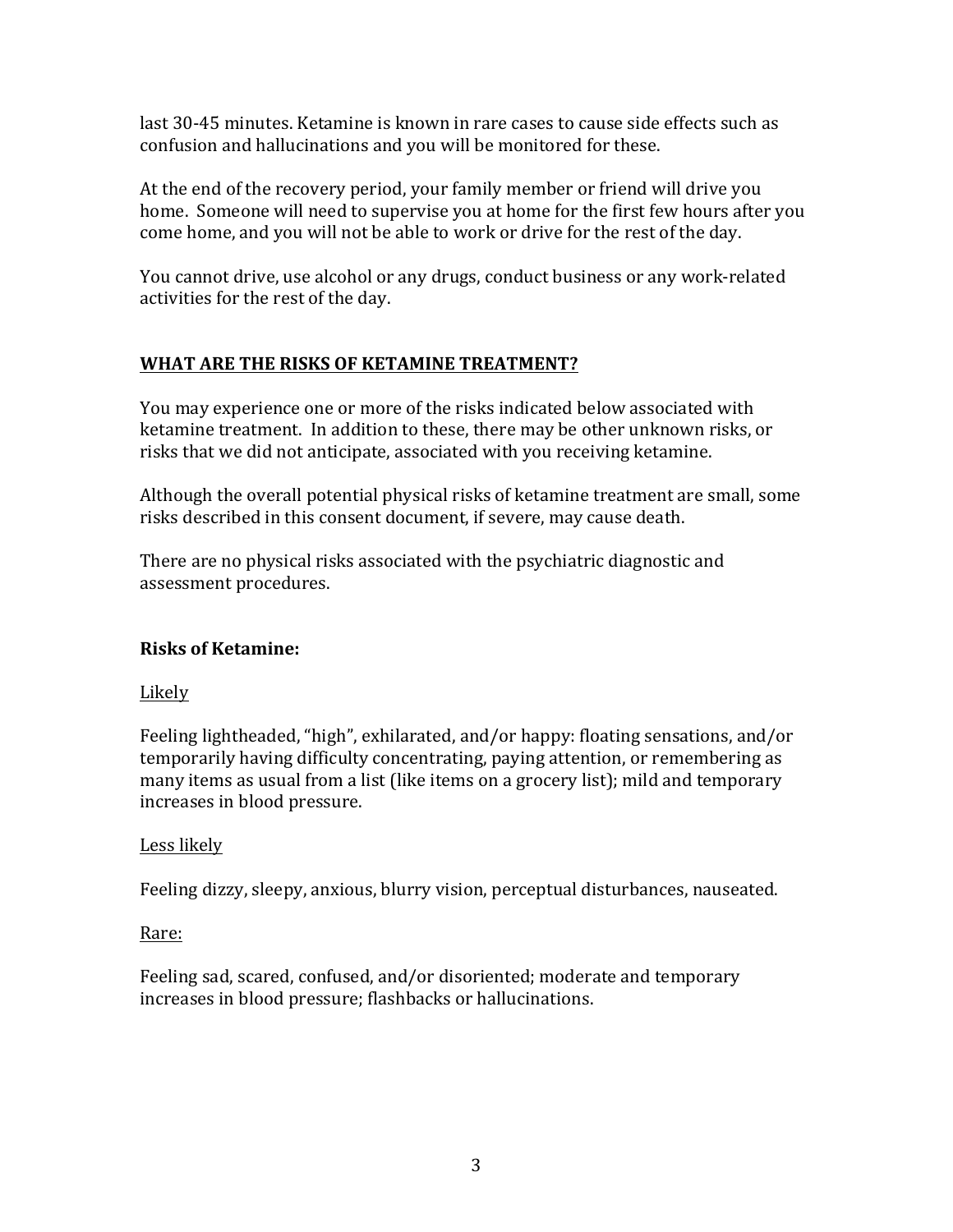### **Risks of the Infusion Procedure/Blood Draws**

#### Likely

The risks of blood drawing and IV insertion include discomfort, bruising, and/or minimal bleeding.

#### Less likely

Occasionally during blood drawing procedures, people may experience dizziness or feel faint.

#### Rare

Although rare, another risk associated with blood drawing and catheter insertion is infection at the site of insertion. Rarely irritation, redness, itching or rash may also occur if a topical anesthetic (numbing cream) is used.

### **APPENDIX**

#### **Ketamine Inclusion/Exclusion Criteria**

- 1. Inclusion criteria
	- a. Current DSM 5 diagnosis of MDD, Bipolar Depression, PTSD or other Mental Health Disorder known to benefit from IV ketamine treatments
	- b. Diagnosis of chronic pain
	- c. Identification of a responsible adult able to transport the patient to and from ketamine treatments.
- 2. Exclusion criteria
	- a. Psychotic Disorders
	- b. Current illicit drug use or substance dependence
	- c. Currently pregnant or breastfeeding
	- d. Medical history or conditions that preclude use of IV ketamine treatments
	- e. Unable to provide informed consent.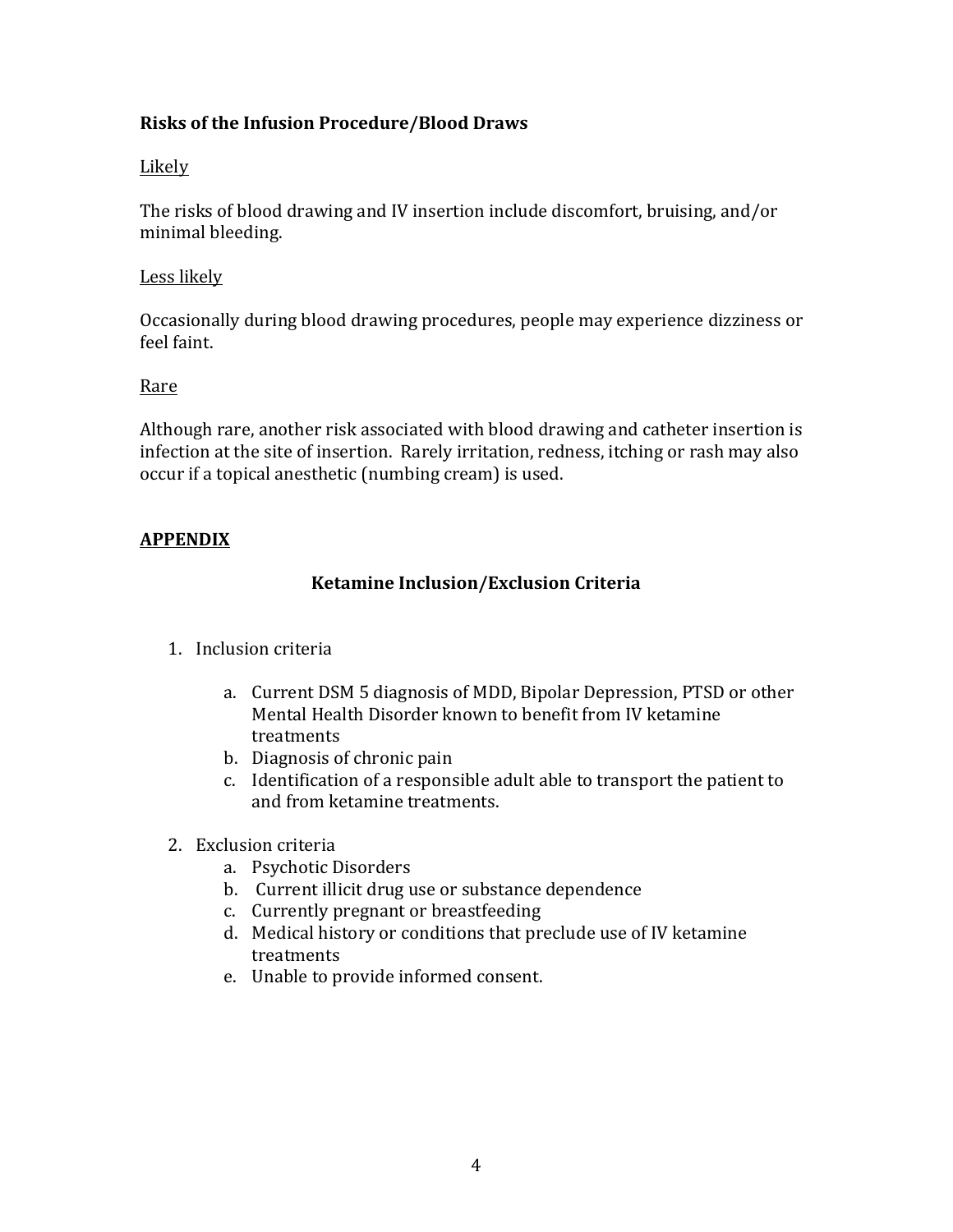# **PATIENT AGREEMENT FOR TREATMENT**

I have read this informed consent document. I understand the potential risks and benefits associated with IV ketamine treatments as explained in this document. I may withdraw consent at any time. I have been given adequate opportunity to have my questions answered by the treating psychiatrist. I hereby consent to receive IV ketamine treatments.

| Patient Name (Printed) |      |
|------------------------|------|
| Patient Signature      | Date |
| Psychiatrist (Printed) | Date |
| Psychiatrist Signature | Date |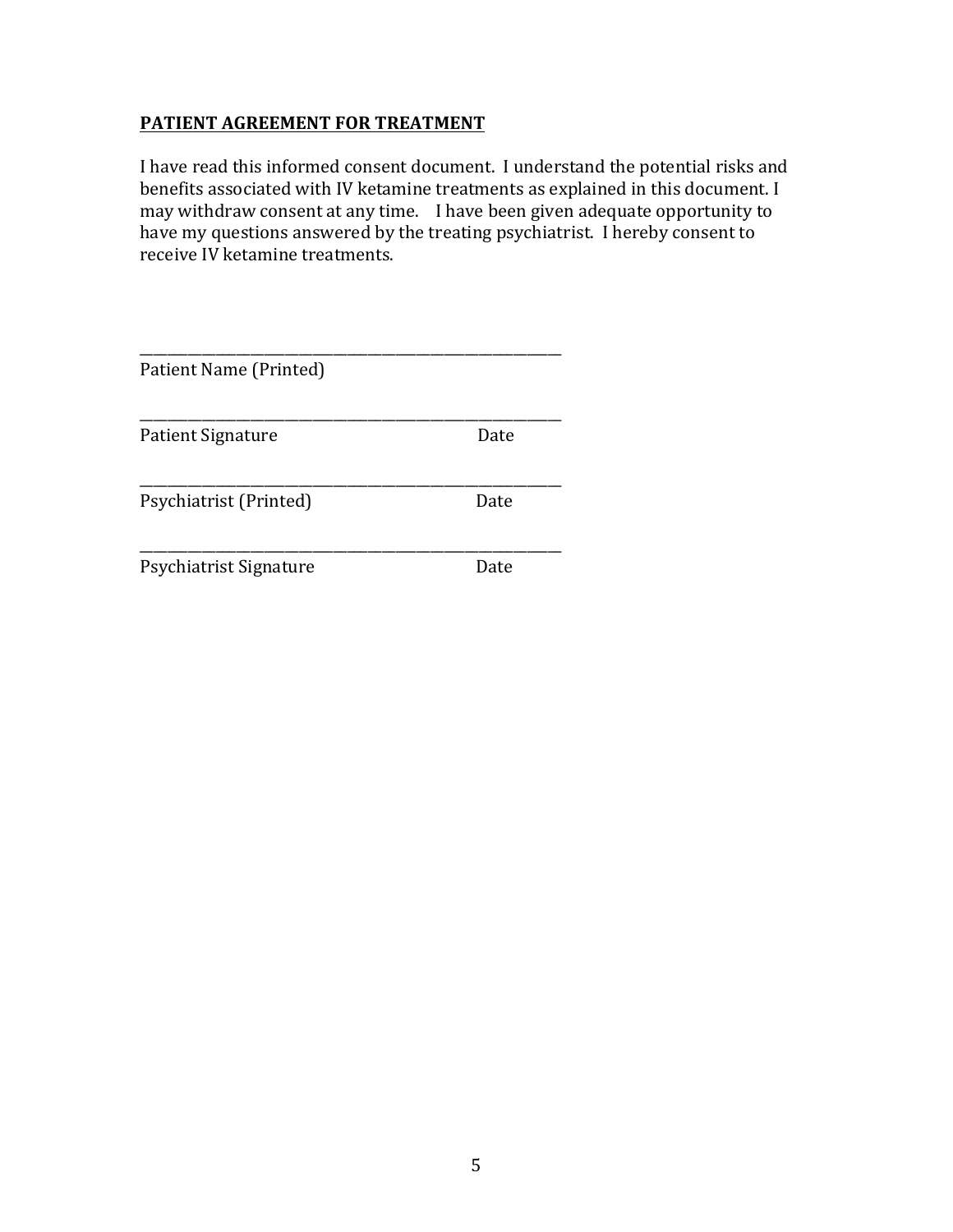# **Interpersonal Psychiatry Kansas City**

# **Ketamine Scheduling Form**

| Cell Phone Number of Person Who Will Be Transporting You: ______________________ |      |       |
|----------------------------------------------------------------------------------|------|-------|
|                                                                                  |      |       |
| Preferred method of Communication (Circle One): Phone/VM                         | Text | Email |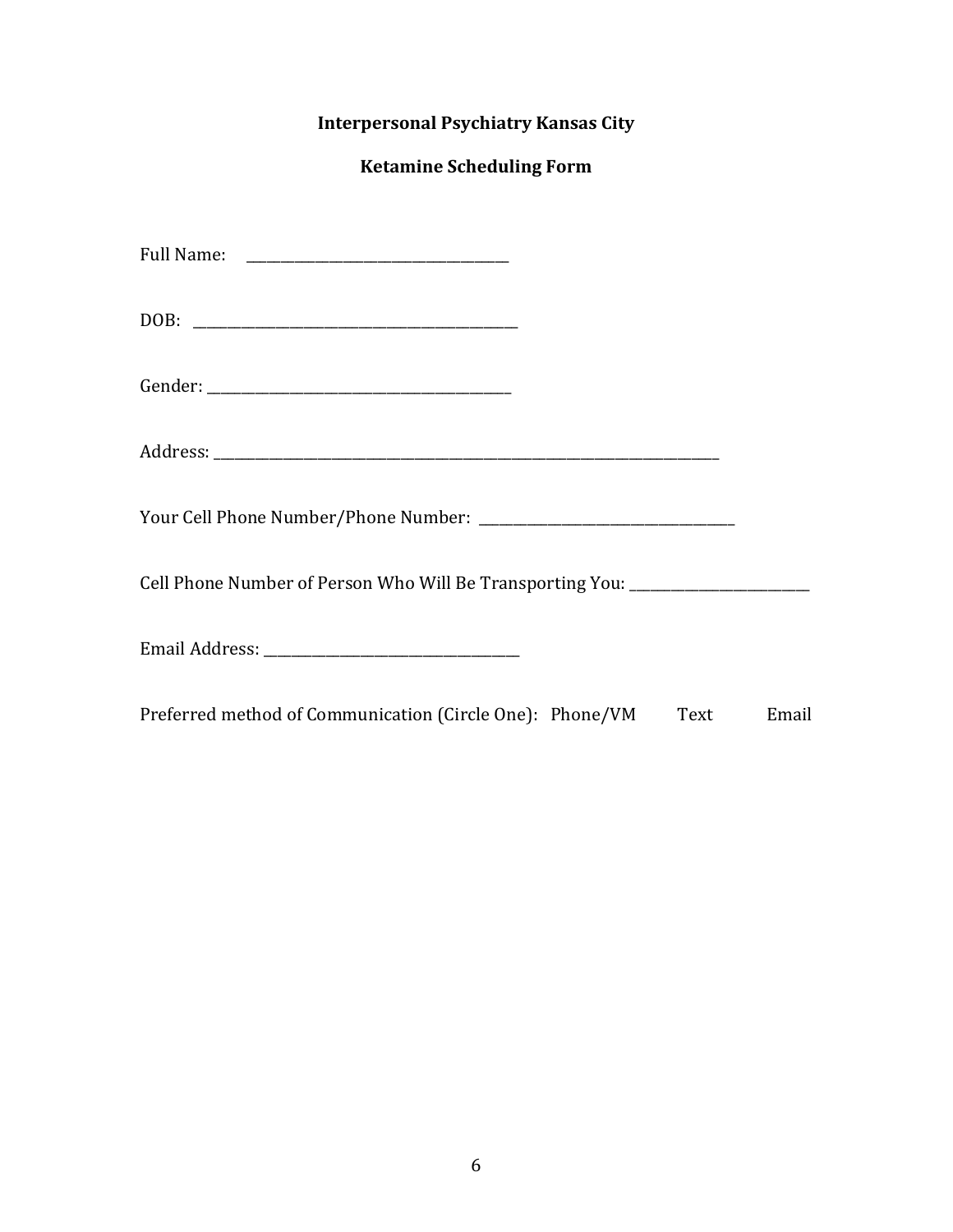# **Interpersonal Psychiatry Kansas City**

# **Adult Pre-Ketamine Medical History Form**

| <b>YOUR PAST MEDICAL HISTORY</b><br>Please indicate YES or NO to all questions below and explain any yes answers<br>to the right |
|----------------------------------------------------------------------------------------------------------------------------------|
|                                                                                                                                  |
|                                                                                                                                  |
|                                                                                                                                  |
|                                                                                                                                  |
|                                                                                                                                  |
|                                                                                                                                  |
|                                                                                                                                  |
| HIV/AIDS                                                                                                                         |
|                                                                                                                                  |
|                                                                                                                                  |
|                                                                                                                                  |
|                                                                                                                                  |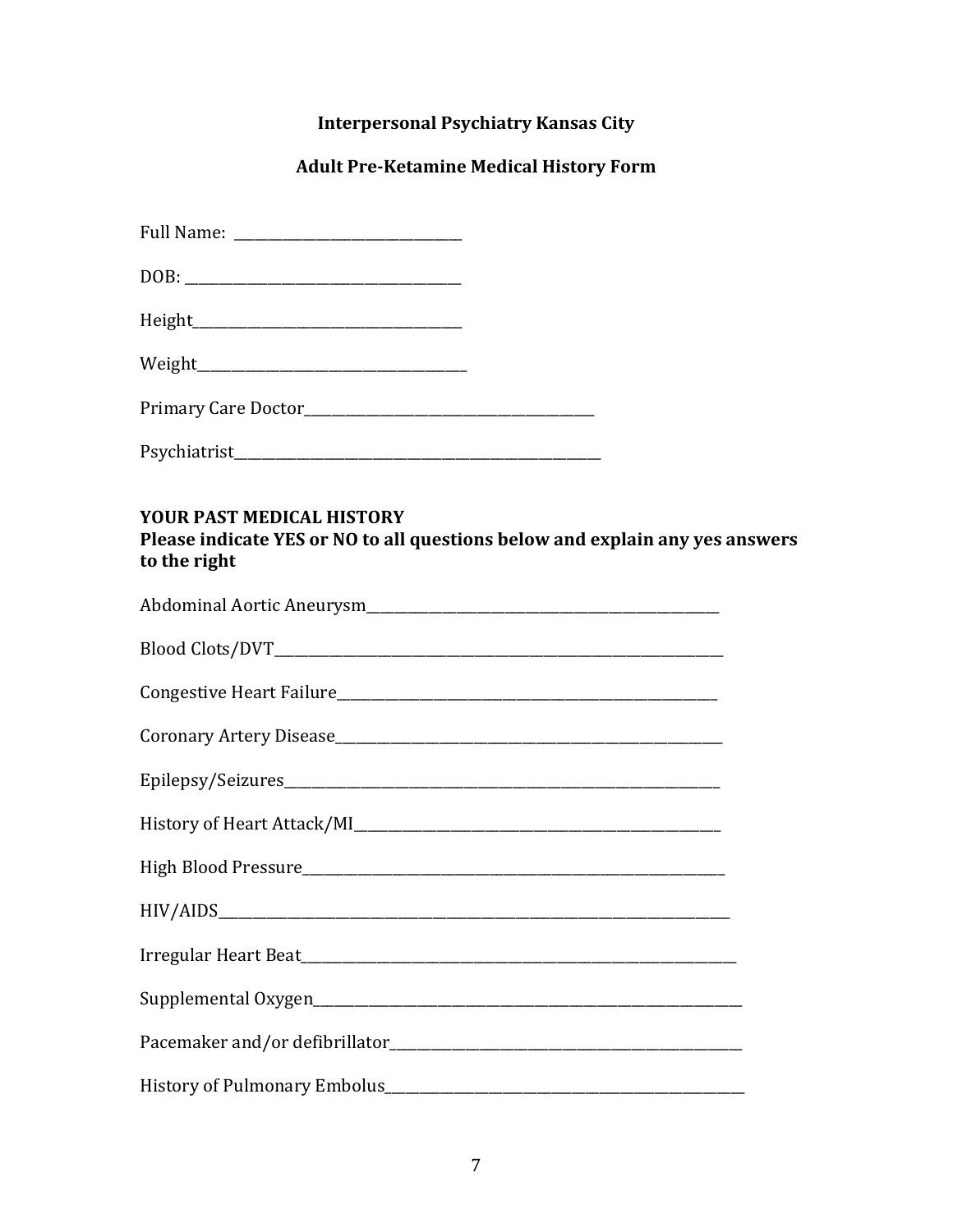# PLEASE LIST ALL DRUG ALLERGIES OR ADVERSE REACTIONS:

| Allergy                                          | Reaction                |        |
|--------------------------------------------------|-------------------------|--------|
|                                                  |                         |        |
| LIST ALL MEDICATIONS INCLUDING DOSAGES           |                         |        |
| Medication                                       | Dose Directions for Use | Reason |
|                                                  |                         |        |
|                                                  |                         |        |
|                                                  |                         |        |
|                                                  |                         |        |
|                                                  |                         |        |
|                                                  |                         |        |
|                                                  |                         |        |
|                                                  |                         |        |
|                                                  |                         |        |
|                                                  |                         |        |
|                                                  |                         |        |
| <b>SURGERIES OR HOSPITALIZATIONS IN THE PAST</b> |                         | Year   |
|                                                  |                         |        |
|                                                  |                         |        |
|                                                  |                         |        |
|                                                  |                         |        |
|                                                  |                         |        |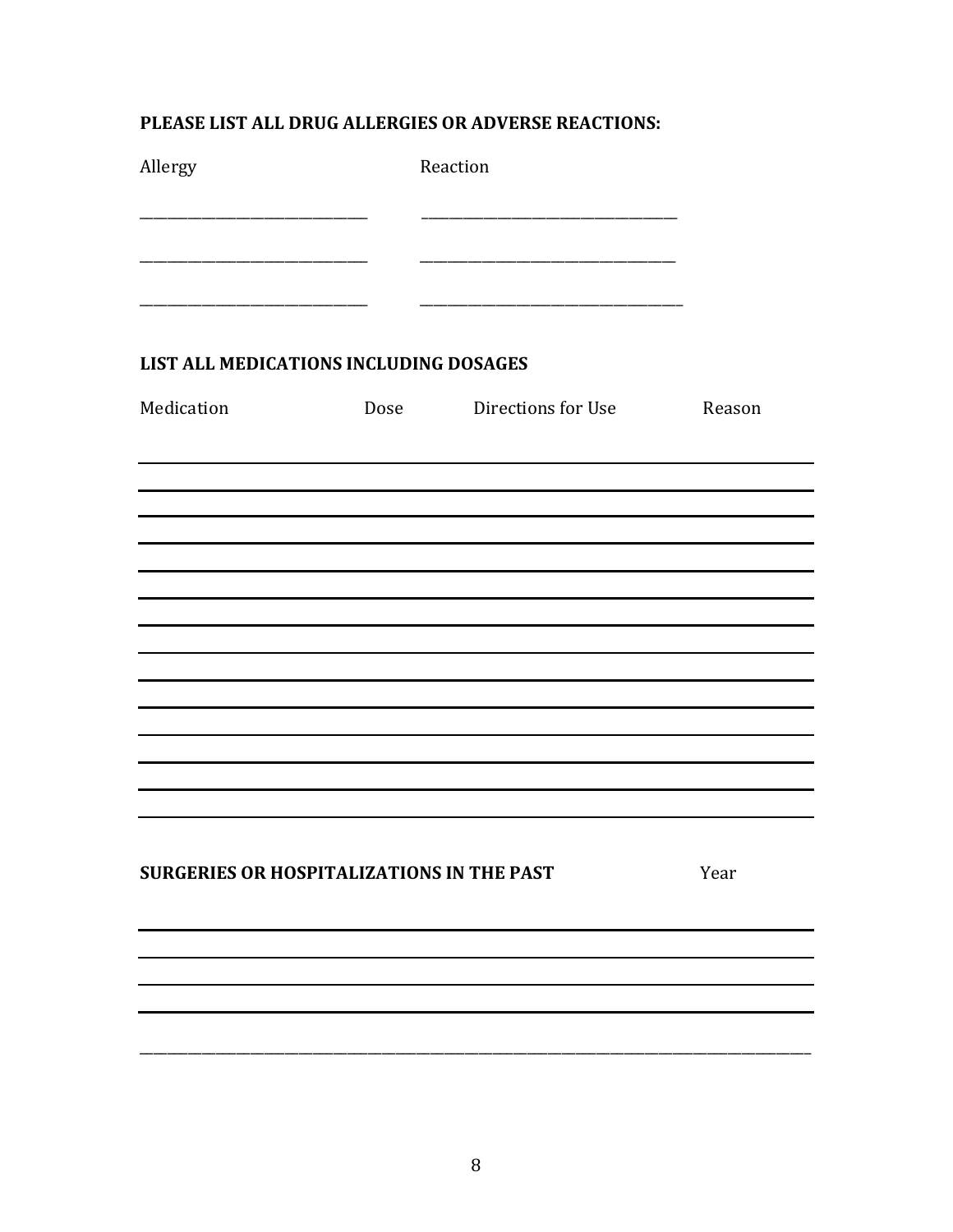# **ANESTHESIA HISTORY:** Circle Either Yes/No

Have you ever had general anesthesia or sedation before?

Did you have any complications with anesthesia?

Please explain any yes answers above:

#### **CIRCLE ANY OF THE FOLLOWING SYMPTOMS IN THE PAST 2 WEEKS:**

Ankle swelling Chest Pain Chest Pressure Cold Symptoms Cough Easy Bruising/bleeding Fever Hives or Rash Joint Swelling or Pain Muscle Weakness Nose Bleeds Shortness of Breath Wheezing

Please explain any of the circled items above:

\_\_\_\_\_\_\_\_\_\_\_\_\_\_\_\_\_\_\_\_\_\_\_\_\_\_\_\_\_\_\_\_\_\_\_\_\_\_\_\_\_\_\_\_\_\_\_\_\_\_\_\_\_\_\_\_\_\_\_\_\_\_\_\_\_\_\_\_\_\_\_\_\_\_\_\_\_\_\_\_\_\_\_\_\_\_\_\_\_\_\_\_\_\_\_\_\_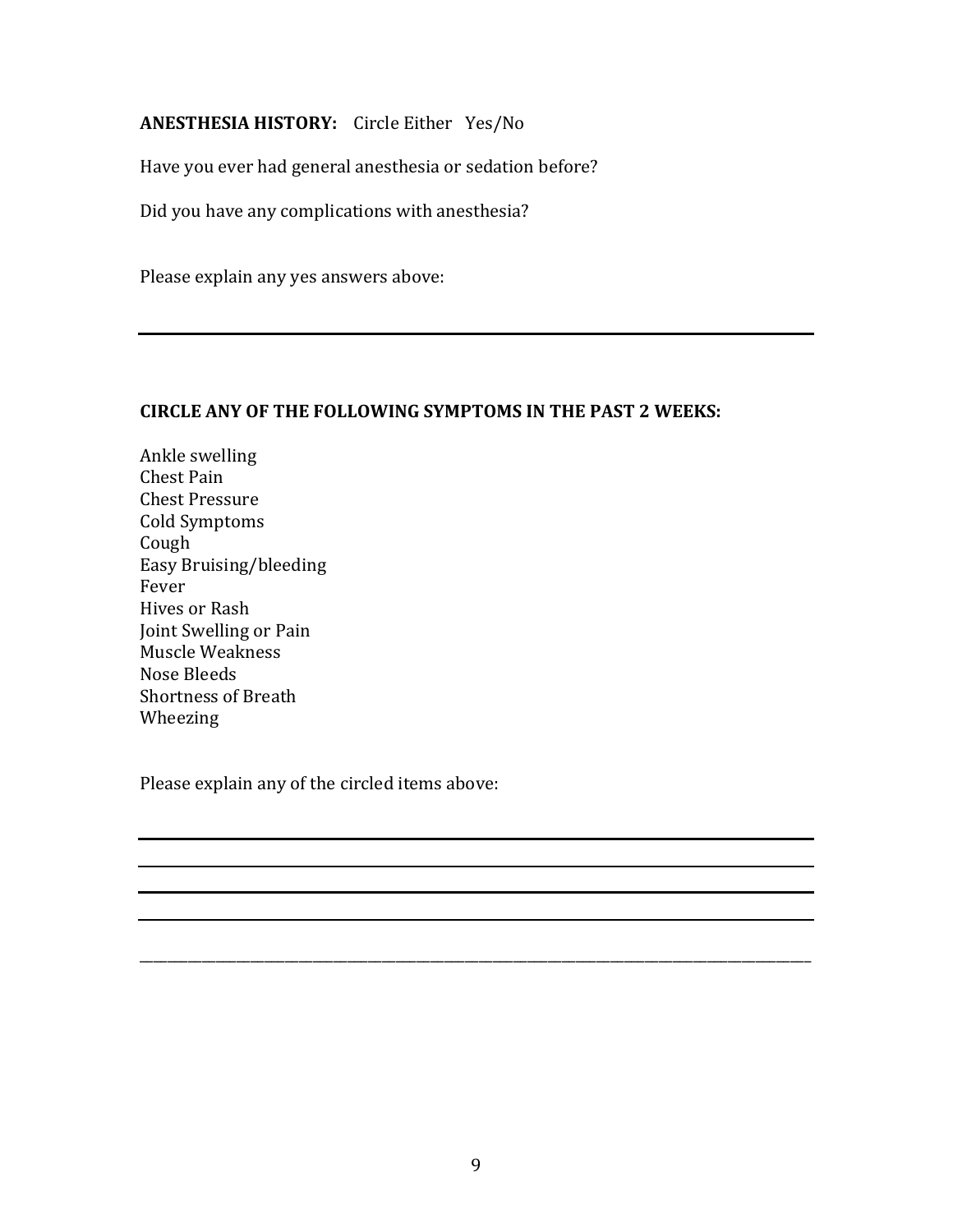#### **Interpersonal Psychiatry Kansas City**

# **NPO Instructions on Days of IV Ketamine Treatments**

- 1. No solids or milk of any kind for 6 hours leading up to ketamine arrival time.
- 2. No water or medications of any kind for 2 hours leading up to ketamine arrival time.
- 3. Make sure to drink 2 glasses of water 2 hours prior to your ketamine treatment. This will help to open up your veins for the IV.
- 4. You may have clear liquids including water in moderation until 2 hours prior to your ketamine arrival time. No caffeinated beverages.
- 5. Make sure to take any scheduled blood pressure medications on the mornings of your IV ketamine treatment.
- 6. If you have been instructed to take Clonidine prior to your ketamine treatment, take your morning dosage of Clonidine 2 hours prior to your ketamine arrival time.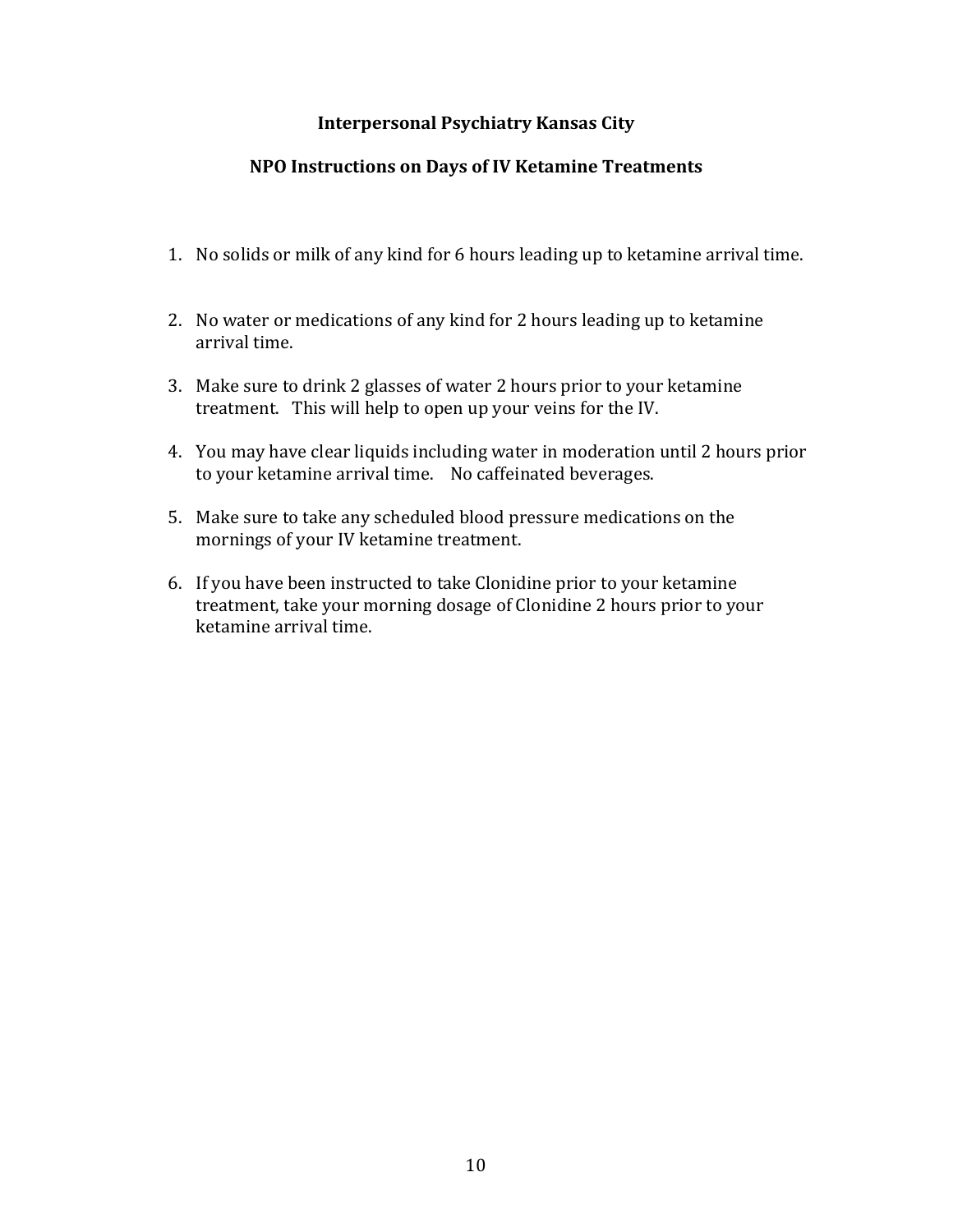#### **Interpersonal Psychiatry Kansas City**

#### **Preparing For Your Ketamine Infusion**

Welcome! Thank you for choosing Interpersonal Psychiatry. We look forward to caring for you throughout your infusion process. We have dedicated team members ready to assist you with questions you may have.

**Instructions to Patients:** Please download and print out this packet, reviewing and filling out Informed Consent Document (5 pages), Ketamine Scheduling Form (1 page) and Adult Pre-Ketamine Medical History Form (3 pages) and scan and email all 9 pages to both Dr. Handoo and his assistant Lauren at both: irfan@drhandoo.com and Lauren@ip-psych.com

These 3 documents (9 pages total) need to be scanned and emailed back to both Dr. Handoo and Lauren at least 4 days prior to starting ketamine treatments.

If you are not able to scan and email these forms, then drop them off at Interpersonal Psychiatry, 1010 Carondelet Drive, Suite 329, Kansas City, MO 64114 during business hours on Monday thru Friday from 8AM to 6PM.

**Payment Options:** Patients may call and make payment to either Jessica or Lauren at (816) 812-7722 during business hours on Monday thru Friday from 8AM to 6PM. IV ketamine treatments are \$550 per treatment. Patients may pay once a week as they go, or pay for all 6 IV ketamine treatments for \$3300 up front. All major credit cards and debit cards accepted.

Payment for IV ketamine treatments is due at least 4 days prior to starting IV ketamine treatments.

**Scheduling**: Our office will reach out to you at least 2 days or earlier prior to your ketamine treatment day to let you know your ketamine arrival time.

**NPO Instructions**: For your safety and to avoid risk of infusion cancellation, we ask that you strictly follow specific eating and drinking times given.

- 1. No solids or milk for 6 hours prior to ketamine arrival time
- 2. Only clear liquids such as Gatorade or water 2 hours prior to arrival time
- 3. Nothing by mouth 2 hours prior to ketamine arrival time